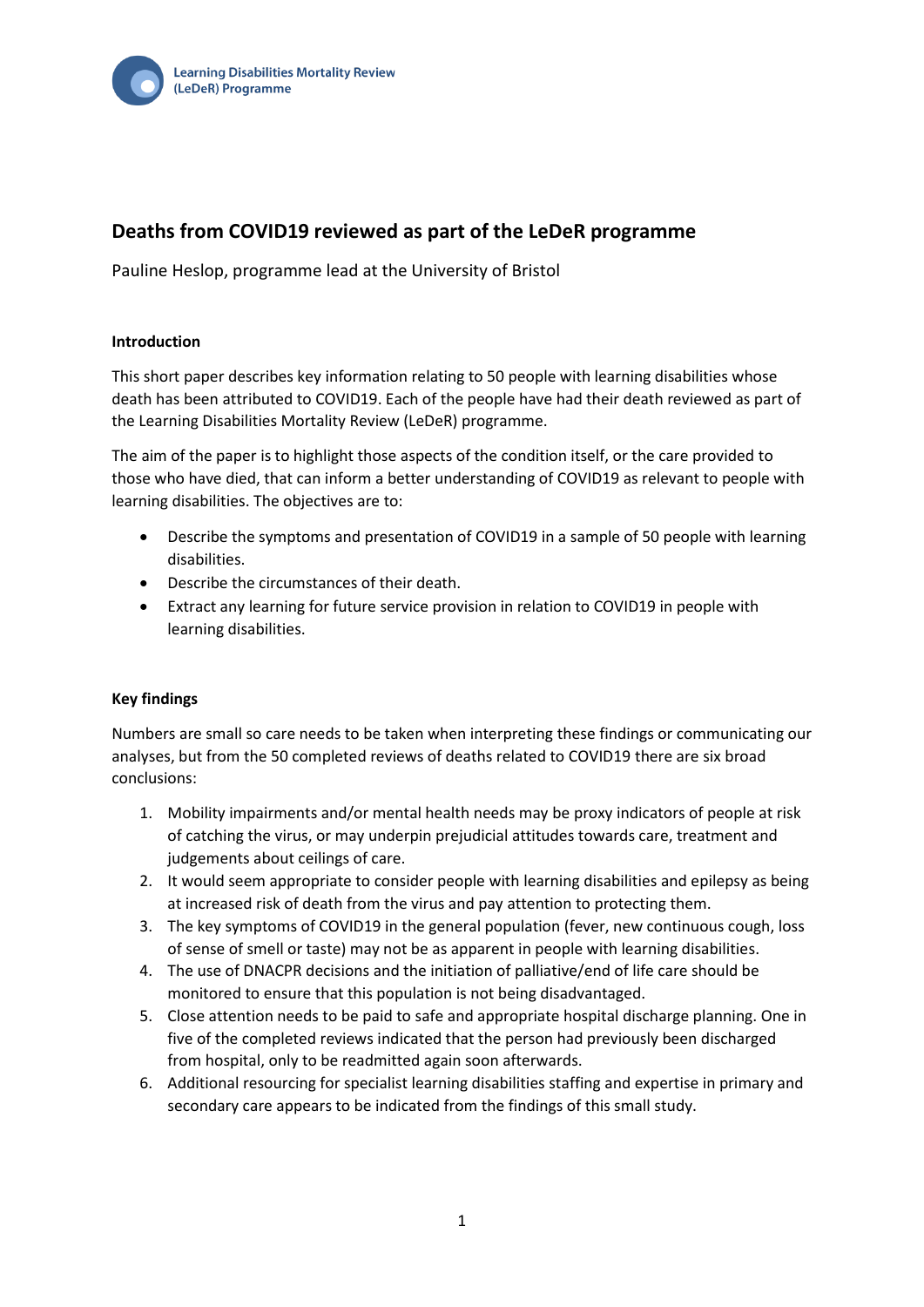

#### **The 50 people who have died**

The sample of 50 people have been purposively selected – they are the first 50 completed reviews that have been received by the University of Bristol for analysis. This is not therefore a representative sample of those who have died from COVID19 in England. The outbreak of the virus was initially concentrated in London before spreading in an uneven pattern across the rest of England. The completion of the LeDeR programme reviews of death was also dependent upon staff availability to do so, when many reviewers were redeployed to clinical work at a time of great pressure in health and care services. This should be borne in mind when considering the analyses.

Over half (56%) of the 50 reviews were of people from the Midlands, 38% from London and a small proportion from the North West.

All of the deaths occurred between 19<sup>th</sup> March and 19th May 2020.

Of the 50 deaths in question, 60% were of males and 40% of females. This is similar to the overall deaths reported to LeDeR in 2019 (58% males, 42% females). Office for National Statistics (ONS) data for the general population of England and Wales reports mortality from COVD19 of 55% males and 45% females<sup>1</sup>.

The majority of the people with learning disabilities (70%, n=35) were aged 50-74 years (the comparative figure for deaths reported to LeDeR in 2019 was 61%). Fewer than ten<sup>2</sup> of those included in the 50 reviews of deaths related to COVID19 were aged under 50; fewer than 10 were aged 75 or over. By contrast, (ONS) data for the general population of England and Wales reports that 47% of deaths were in people aged 85 years and over<sup>3</sup>.

People from Black, Asian or Minority Ethnic Groups (BAME) are disproportionately represented in the sample of people with learning disabilities: 60% are white British and 40% from BAME groups. The overall proportion of deaths notified to LeDeR in 2019 was 90% white British and 10% from BAME groups. This is a similar trend to that found in general population data<sup>4</sup>.

A small number (10%) of the completed reviews did not report the level of a person's disabilities. 36% had mild learning disabilities; 28% had moderate learning disabilities; and 26% severe disabilities. There are no deaths of people with profound/multiple learning disabilities included in the 50 completed reviews although these accounted for 10% of deaths notified to the LeDeR programme overall in 2019.

The usual residence of the 50 people in this sample is fairly evenly spread: 30% lived in their own or their family home; 26% had supported living arrangements; and 20% lived in a residential home. Fewer than 10 people lived in a nursing home, and fewer than 10 in any other form of usual residence.

Of the 50 people in the sample of 50 deaths, 15 had Down's syndrome.

<sup>1</sup>[https://www.ons.gov.uk/peoplepopulationandcommunity/healthandsocialcare/conditionsanddiseases/articles/coronavir](https://www.ons.gov.uk/peoplepopulationandcommunity/healthandsocialcare/conditionsanddiseases/articles/coronaviruscovid19roundup/2020-03-26#coviddeaths) [uscovid19roundup/2020-03-26#coviddeaths](https://www.ons.gov.uk/peoplepopulationandcommunity/healthandsocialcare/conditionsanddiseases/articles/coronaviruscovid19roundup/2020-03-26#coviddeaths)

<sup>2</sup> Numbers fewer than 10 have been supressed to protect confidentiality.

<sup>&</sup>lt;sup>3</sup> As above.

<sup>&</sup>lt;sup>4</sup> As above.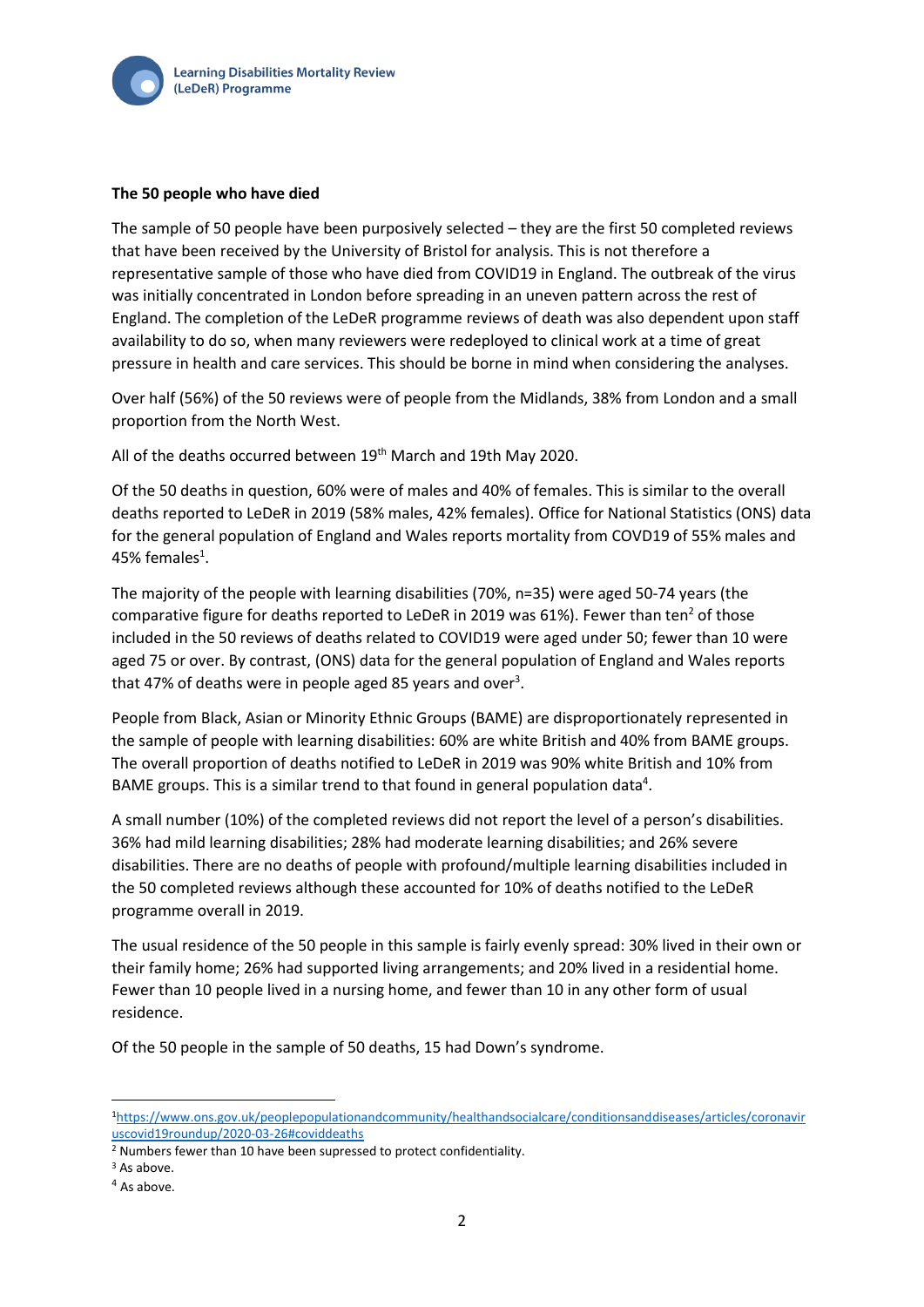

 $\mathcal{L}$ 

Multimorbidity (the presence of two or more long-term health conditions) is common in people with learning disabilities<sup>5</sup> and almost all of the sample of 50 completed reviews had two or more longterm conditions; all had at least one long-term condition. Table 1 shows the most commonly reported long-term conditions in the sample of 50 deaths.

Many of these mirror the known long-term health conditions that place people at risk of developing COVID19<sup>6</sup>, but others (e.g. mobility impairment, mental health needs) are not. It may be that people with mobility impairment and mental health needs are more vulnerable because they require regular and sustained contact with other people for support, but we must also alert to, and guard against, decisions to treat based on existing impairments.

| Table 1: The most commonly reported long-term health conditions |               |     |  |
|-----------------------------------------------------------------|---------------|-----|--|
| Condition                                                       | <b>Number</b> | ℅   |  |
| Mobility impairment                                             | 32            | 64% |  |
| Cardiovascular problems (most commonly                          | 27            | 54% |  |
| hypertension)                                                   |               |     |  |
| Epilepsy                                                        | 18            | 36% |  |
| Mental health needs                                             | 17            | 34% |  |
| Obesity                                                         | 15            | 30% |  |
| Dementia                                                        | 14            | 28% |  |
| Respiratory conditions                                          | 12            | 24% |  |
| Diabetes (Type I or Type II)                                    | 10            | 20% |  |

# **The deaths of the 50 people with learning disabilities**

#### *Symptoms of COVID19*

A wide range of symptoms that the person was unwell with COVID19 were reported in the sample of 50 reviews. These are summarised in Table 2 below. The most frequently reported symptoms were difficulty breathing, cough or fever. Almost all (86%, n=43) had one or more of these three most commonly reported symptoms; just over half (54%, n=27) had two or more of these three symptoms; fewer than 10 people had all three symptoms.

Of note is that none of the reviews noted that the person had lost their sense of smell or taste, although this is signal symptom in the general population. It may be that this is difficult to determine in some people with learning disabilities, particularly those who are unable to report this verbally. Perhaps a better indicator is loss of appetite in this respect, but this was reported in fewer than 10 of the 50 deaths.

<sup>5</sup> <http://www.bristol.ac.uk/sps/leder/resources/annual-reports/>

<sup>6</sup>[https://assets.publishing.service.gov.uk/government/uploads/system/uploads/attachment\\_data/file/892085/disparities\\_](https://assets.publishing.service.gov.uk/government/uploads/system/uploads/attachment_data/file/892085/disparities_review.pdf) [review.pdf](https://assets.publishing.service.gov.uk/government/uploads/system/uploads/attachment_data/file/892085/disparities_review.pdf)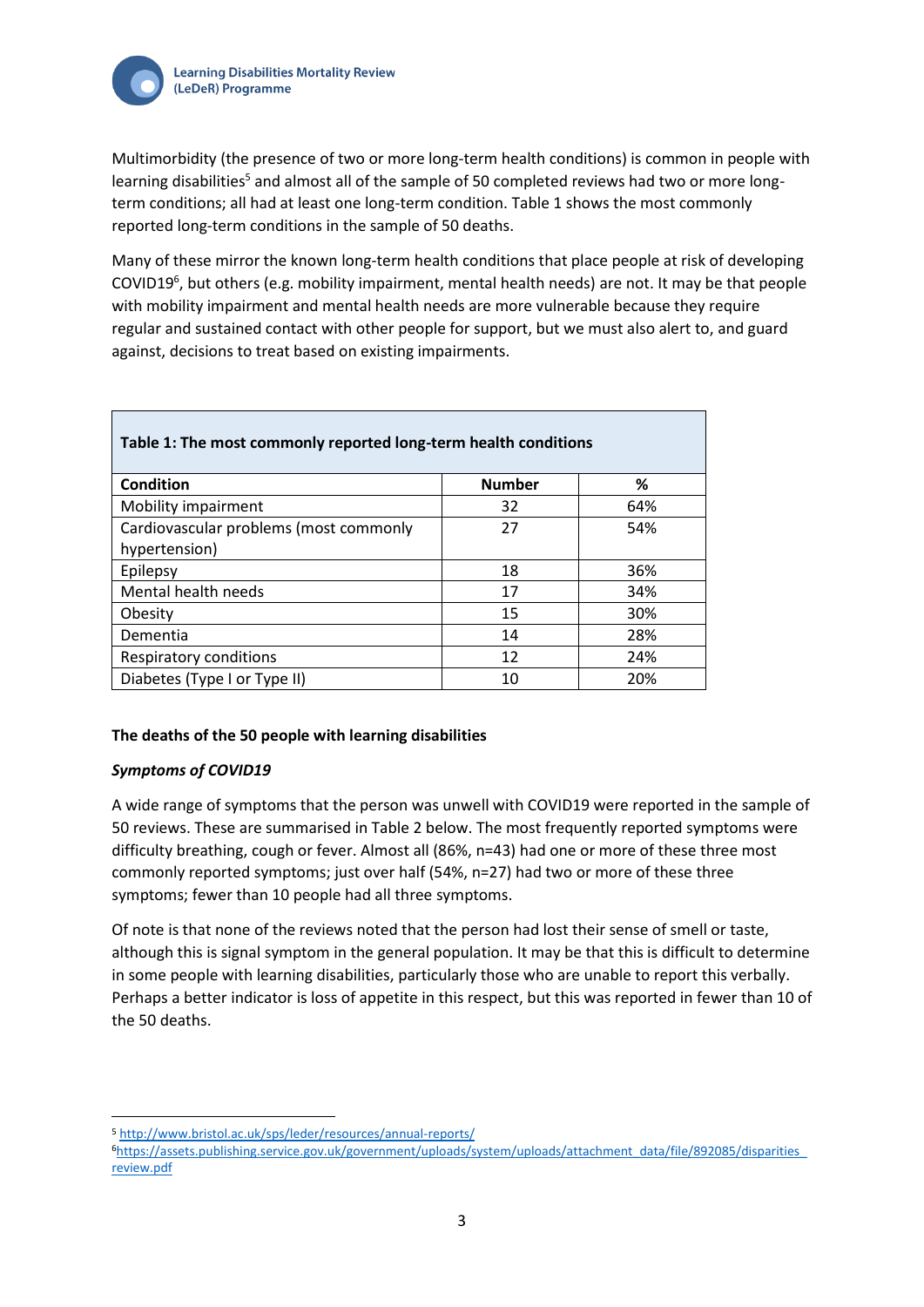

| Table 2: The most commonly reported symptoms of COVID19 |               |        |  |
|---------------------------------------------------------|---------------|--------|--|
| Symptom                                                 | <b>Number</b> | %      |  |
| Difficulty breathing                                    | 27            | 54%    |  |
| Cough                                                   | 26            | 52%    |  |
| Fever                                                   | 25            | 50%    |  |
| Generally unwell                                        | $<$ 10        | $\ast$ |  |
| Loss of appetite                                        | $<$ 10        | $\ast$ |  |
| Lethargy/tiredness                                      | < 10          | $\ast$ |  |
| Recent urine or chest infection                         | $<$ 10        | $\ast$ |  |
| Diarrhoea or vomiting                                   | $<$ 10        | $\ast$ |  |
| Other symptoms                                          | $<$ 10        | $\ast$ |  |
| No symptoms                                             | $<$ 10        | $\ast$ |  |

A small number of the 50 reviews noted that the person had exhibited no symptoms of COVID19 prior to their death. It may of course be that the person did have symptoms but that these had not been recognised. Of note is that a small number had been treated for urine or chest infections in the preceding fortnight or so.

# *Likely source of infection*

Clearly it is difficult to be sure about the likely source of COVID19 infection of a person, so these are tentative findings. Of the 50 completed reviews, it appears that the majority of infection sources were in the community (42%, n=21) or the person's usual place of residence (40%, n=20). Fewer than 10 people were thought to have been infected in hospital.

#### *Treatment for COVID19*

Information about the treatment a person received once their symptoms had been recognised is patchy in these 50 reviews, with 12 reviews not describing this at all. We would therefore urge caution in interpreting this data as it may be the case that reviewers were not aware of all the treatments received.

Of the 38 reviews that do describe the treatment received, the majority note that the person received antibiotics (63%, n=24) or oxygen (60%, n=22). Fewer than 10 people received mechanical support with their breathing (full or non-invasive ventilation) and a very small number (fewer than 10) received full treatment in an Intensive Care Unit.

Of interest and possible concern is that more than three quarters of people (78%, n=39) had a 'Do Not Attempt Cardiopulmonary Resuscitation' (DNACPR) decision made and recorded prior to their death. The corresponding proportion for all deaths notified to LeDeR in 2019 was 72%.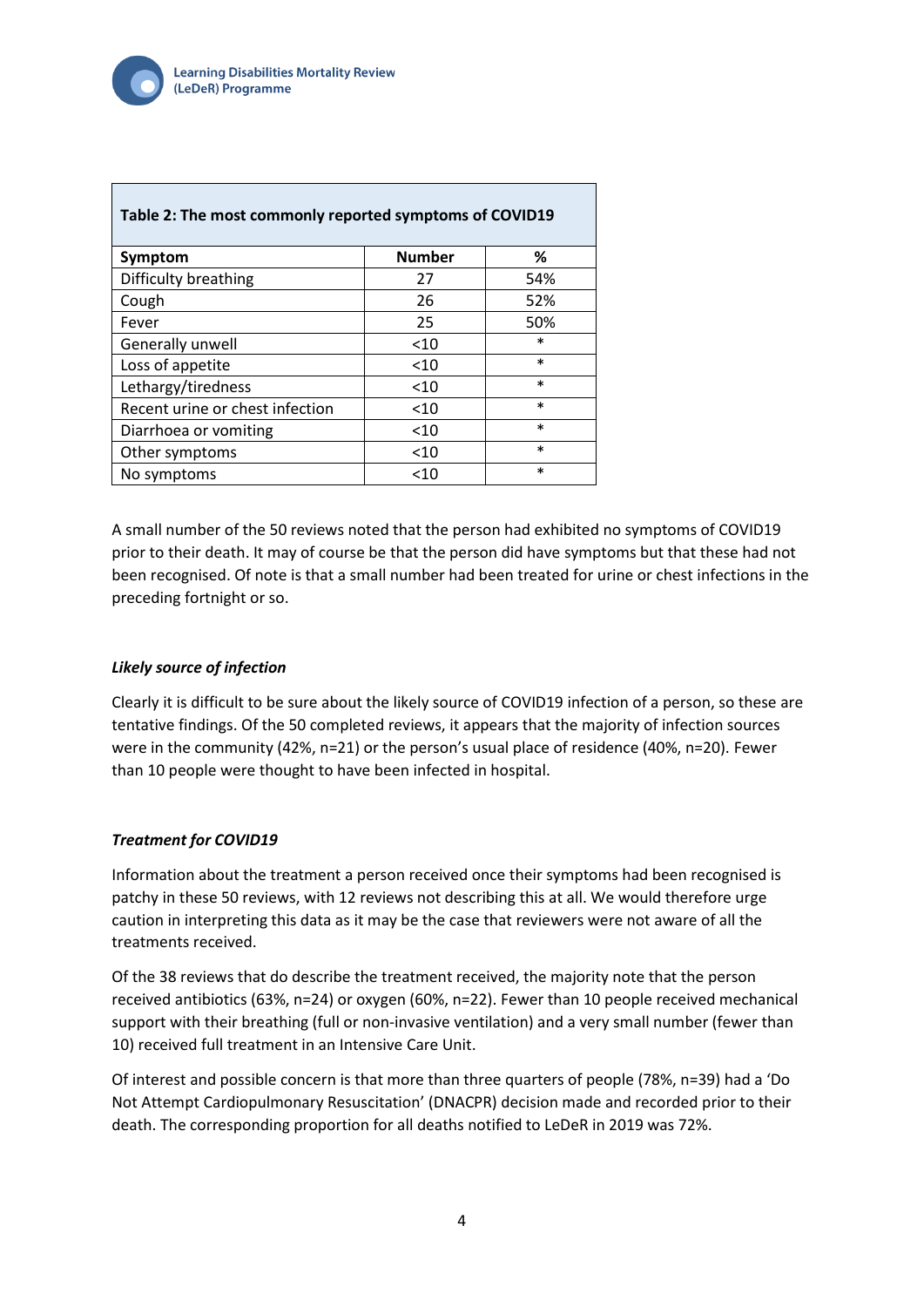

Perhaps reflective of this is that a third (32%, n=12) of those for whom treatment for COVID19 has been recorded received palliative or end of life care, sometimes apparently without active treatment, in other cases alongside treatment with antibiotics, oxygen or fluids.

Of the 12 deaths for which we do not have information about treatment, just over a half had a DNACPR decision made.

## *Place of death*

The majority of deaths occurred in hospital (88%, n=44), the remaining deaths occurring at the person's usual place of residence.

## *Circumstances leading to death*

The majority of the accounts of the circumstances leading to a person's death indicate a steady deterioration in the person's condition of varying degrees of rapidity. A quarter (26%, n= 13) describe an apparent stabilisation of the person's condition, before a subsequent rapid deterioration.

Of concern is that 20% (n=10) of the reports indicate that the person had been readmitted to hospital in the period before their death. Although these deaths occurred at a time of pressure on hospital beds, in some circumstances the first hospital discharge was clearly unsafe and detrimental to the person concerned. For example, one person had been discharged with a diagnosis of sepsis, only to be readmitted a short while later dehydrated and with end stage renal failure. Another person was discharged home after being treated for acute kidney injury due to dehydration but readmitted the following day in renal failure. Both had tested positive for COVID19.

It may, of course, be the case that the high rate of readmissions was led by people being exposed to COVID19 in the hospital environment at their first admission, and then needing to be readmitted soon afterwards for treatment of COVID19. Of the ten people who had been readmitted to hospital, six were readmitted with symptoms of COVID19 that were different from the reason for their previous admission.

# *Comments about the quality of care provided*

Three-quarters of the 50 completed reviews did not indicate any concerns about the care the person received. However, a quarter (26%, n=13) of the 50 completed reviews did indicate concerns or problems with the person's care, a greater proportion than in previous LeDeR reviews<sup>7</sup>. These were varied in nature. Those specifically in relation to COVID19 included concerns about a lack of Personal Protective Equipment (PPE) used by paid staff, including that paid carers were visiting several vulnerable people in the community each day, using only gloves and a paper mask at most.

In addition, some concerns were raised about decision-making. One carer reported that they thought their relative had been denied active treatment, including escalation to ITU, because of the

<sup>7</sup> <http://www.bristol.ac.uk/sps/leder/resources/annual-reports/>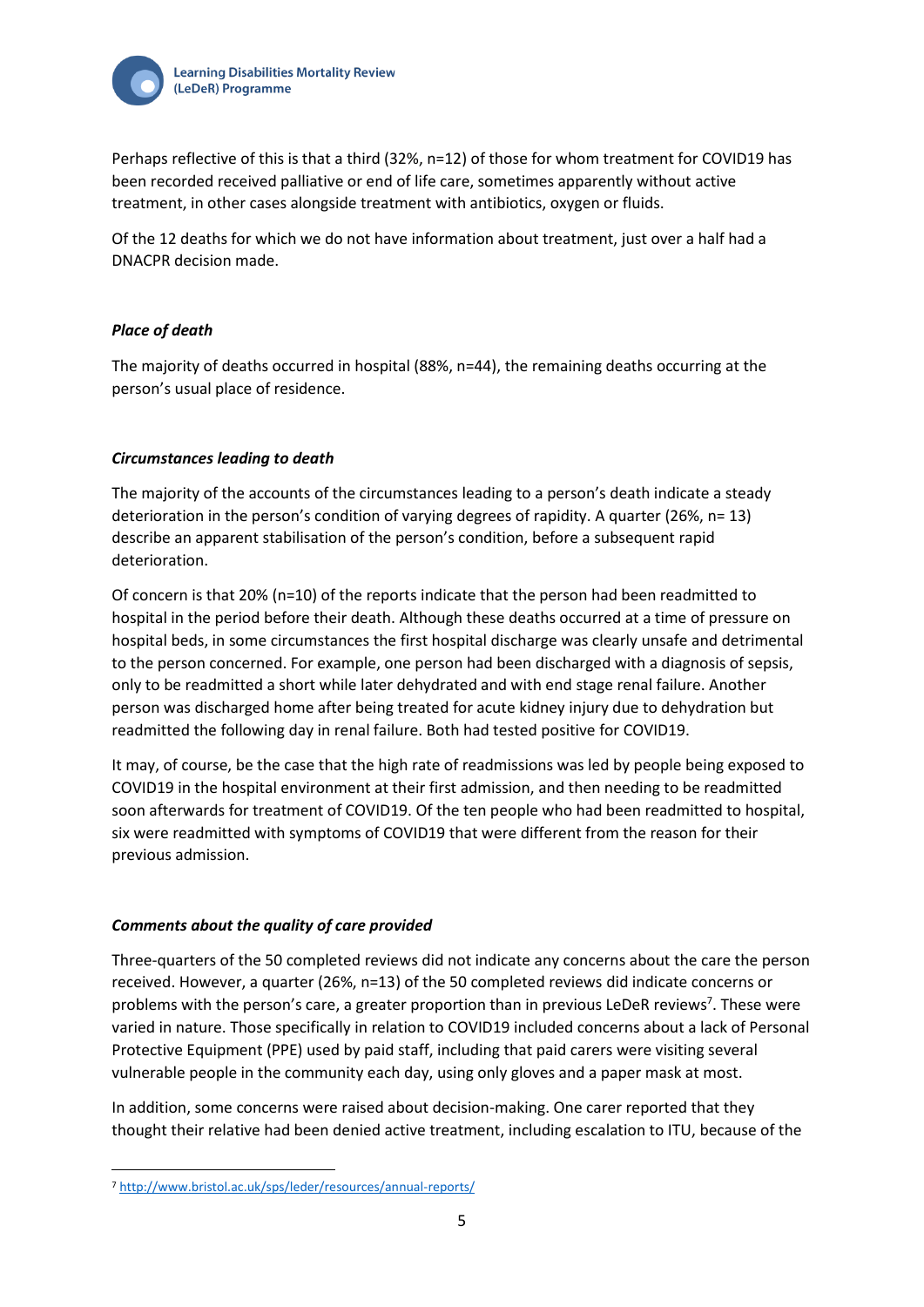

way those with COVID19 were being assessed for critical care. Another relative found it distressing that during their relative's admission to hospital, 'at least six doctors' wearing PPE came into his room to tell her that he was not for resuscitation. Her distress was compounded by the number of times the same information was repeated.

Other concerns were in relation to the promptness with which medical attention was provided to a person. Some people had been deemed 'not poorly enough' for a GP visit or hospital admission when family or paid carers had asked for help, but the person had died shortly afterwards. For example, ambulance staff asked a GP to prescribe antibiotics to a person with suspected COVID19 and symptoms of sepsis, but this had apparently been refused on the grounds that antibiotics were contraindicated in COVID19 infection. In another case carers apparently repeatedly tried to get help but were told to care for their relative at home. The person died two days after finally being admitted to hospital.

## **Conclusions and implications for service improvement**

This brief review has highlighted the findings of 50 LeDeR reviews of deaths of people who were suspected to have had COVID19 or who tested positive for the virus. All of the deaths occurred between March and May 2020, but the deaths are not a representative sample – they are simply the first deaths to have reviews completed.

A number of implications can be drawn from this in relation to service provision and improvement, although these findings are presented cautiously given the nature of the sample of reviews.

First is the high proportion of deaths of people with mobility impairments and/or mental health needs that are included in this sample. These are not recognised risk factors for COVID19, but it may indicate that these are people at increased risk because of the regular and sustained contact they require with the people supporting them. However, it may also underpin prejudicial attitudes towards the care and treatment of those with COVID19 and judgements about ceilings of care, and service providers need to be aware of this potential inequity and closely examine the assumptions upon which such decisions are made.

Second is that a third of the sample had epilepsy as an underlying health condition. There is currently no evidence of increased risk of coronavirus infection in people with epilepsy compared to the general population<sup>8</sup>, and this proportion may reduce with a greater number of deaths being reviewed. However, at present and given these findings it would seem appropriate to consider people with learning disabilities and epilepsy as being at increased risk of death from the virus and pay particular attention to protecting them.

Third is that the key symptoms of COVID19 in the general population (fever, new continuous cough, loss of sense of smell or taste) may not be as apparent in people with learning disabilities. Almost all (86%) of the sample had one or more of a fever, cough or difficulty breathing, and these may be better warning signs in this population. Few reported a loss of smell or taste, and there are indications that a loss of appetite may be a better determinant of this. A small number of people

<sup>8</sup> <https://www.epilepsysociety.org.uk/epilepsy-and-coronavirus-covid-19-faqs#.XvTMIkBFw2w>